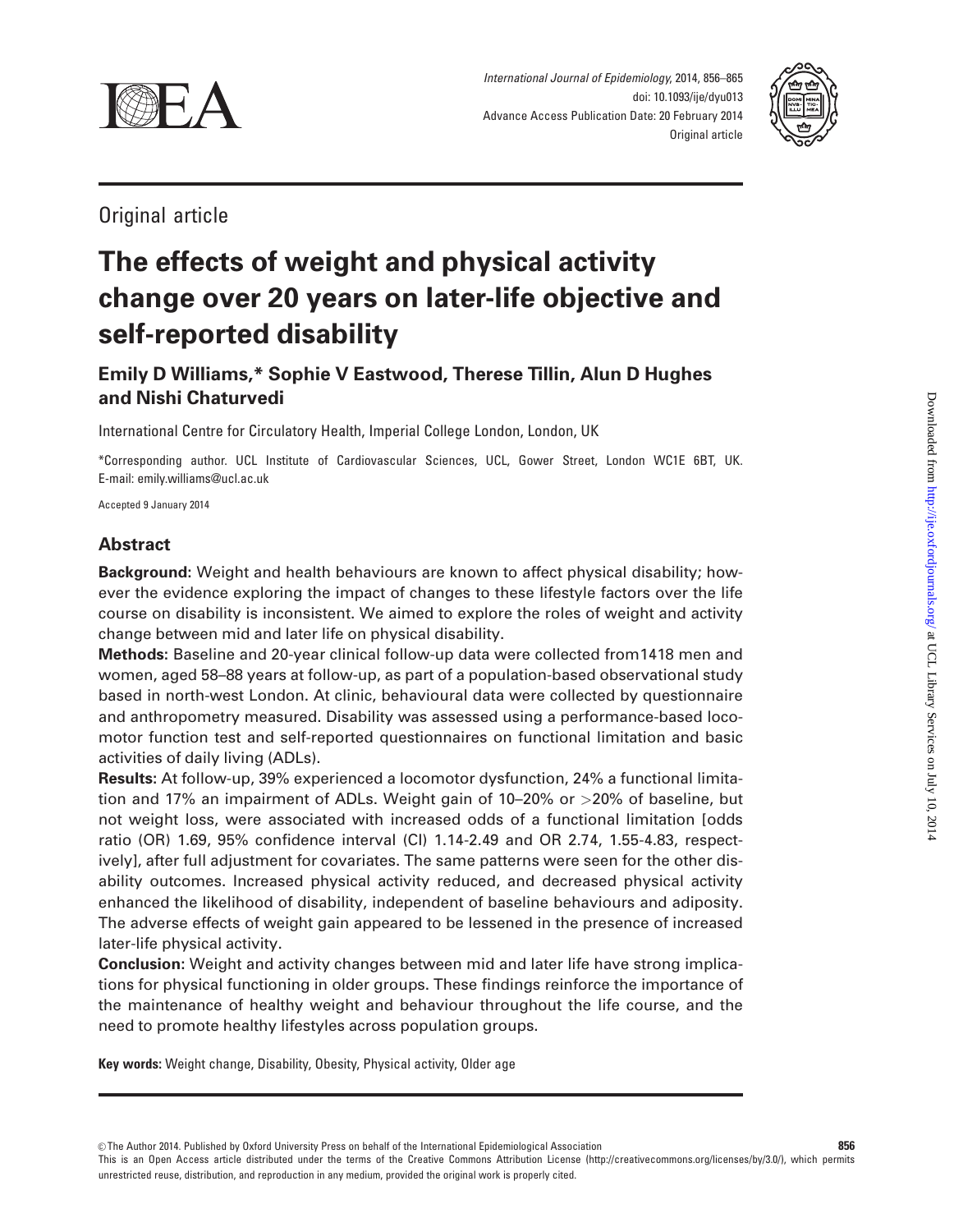#### Key Messages

- At least 17% of a multi-ethnic later-life population experienced some level of objective or subjective disability.
- Weight gain from mid to later life is associated with greater objective and subjective disability, independently of baseline weight, physical activity, sociodemographic factors and morbidity.
- Greater physical activity in later life is protective for disability, regardless of weight or physical activity levels in mid life.

### Introduction

Obesity prevalence continues to rise in most countries in the world, with the number of obese people projected to reach 573 million worldwide by  $2030<sup>1</sup>$  With an ageing global population, this is likely to adversely impact on physical disability. $2,3$ 

As well as absolute weight, weight change predicts physical disability, in particular amongst older adults.4–7 The evidence, however, is inconsistent, with some studies showing a stronger relationship between weight loss and disability than weight gain<sup>[4,7,8](#page-8-0)</sup> and vice versa.<sup>[9,10](#page-8-0)</sup> The majority of the existing studies include self-reported weight from at least one data time point<sup> $4,5,9-12$ </sup> and only subjective measures of disability.<sup>4,5,7–9</sup> One of the few studies to include objective measures of weight change and disability showed that weight loss and gain greater than 5% of baseline values were related to walking limitations. $13$ 

In addition to weight, health behaviours such as physical inactivity and smoking play an important role in the development of physical disability.<sup>14</sup> The few existing studies exploring behaviour over time and risk of disability have shown conflicting findings; sustained physical activity over decades was shown to have a protective effect on dis-ability in one study<sup>[15](#page-8-0)</sup> but not in another.<sup>[16](#page-8-0)</sup> In addition, there may be a biological interaction between the effects of weight and physical activity change on disability, with weight increase in the presence of enhanced physical activity being due to accrual of lean, rather than fat mass. $17$ 

We hypothesized that weight gain and/or weight loss between mid and later life would be associated with the development of physical disability. In addition, it was hypothesized that reduced physical activity over the 20-year follow-up would have an effect on disability independent of weight change.

#### Methods

#### **Participants**

The Southall and Brent REvisited (SABRE) study is a triethnic (European, South Asian and African Caribbean) community-based prospective study recruited from primary care registers in north-west London between 1988 and 1991.<sup>[18](#page-8-0)</sup> Local research ethics committees [baseline: Ealing, Hounslow and Spelthorne, and University College London research ethics committees; follow-up: St Mary's Hospital Research Ethics Committee (ref.07/H0712/109)] approved the study. Written informed consent was provided by all participants. At baseline, participants were aged between 40 and 69 years, and included 4857 people of European  $(n=2346)$ , South Asian  $(n=1710)$  and African Caribbean ( $n = 801$ ) ethnic origin. Ethnicity was identified on the basis of parental ancestry. Traced survivors were invited to take part in the follow-up study (2008–11), 20 years after the baseline survey, when participants were aged between 58 and 88 years.

#### Baseline measurements

Weight and height were measured with the participant barefoot, wearing a hospital gown and standing straight with the head level, using Soehnle scales and a stadiometer, respectively.

A self-administered questionnaire included sociodemographic, behavioural and medical history items. Physical activity was measured using total weekly energy expended (MJ) in sport, walking and cycling, using questions and energy expenditure estimates[.19](#page-8-0) Sedentary behaviour was measured by self-reported hours of television viewing per week. Disability was measured by self-report of activitylimiting conditions and dichotomized into presence or absence of limitation. Socio-economic position (SEP) was dichotomized into manual and non-manual occupations, according to the 1980 Registrar General's classification.<sup>18</sup> Arthritis and asthma were identified from participant report; hypertension from treatment or clinic reading of  $\geq$ 140/90 mmHg; diabetes from medication, primary care records or oral glucose tolerance test; coronary heart disease (CHD) from primary care records; and stroke from participant report or primary care records, as previously described[.18](#page-8-0)

#### Follow-up measurements

Clinic attendees completed a similar questionnaire to baseline, and underwent a series of clinical and anthropometric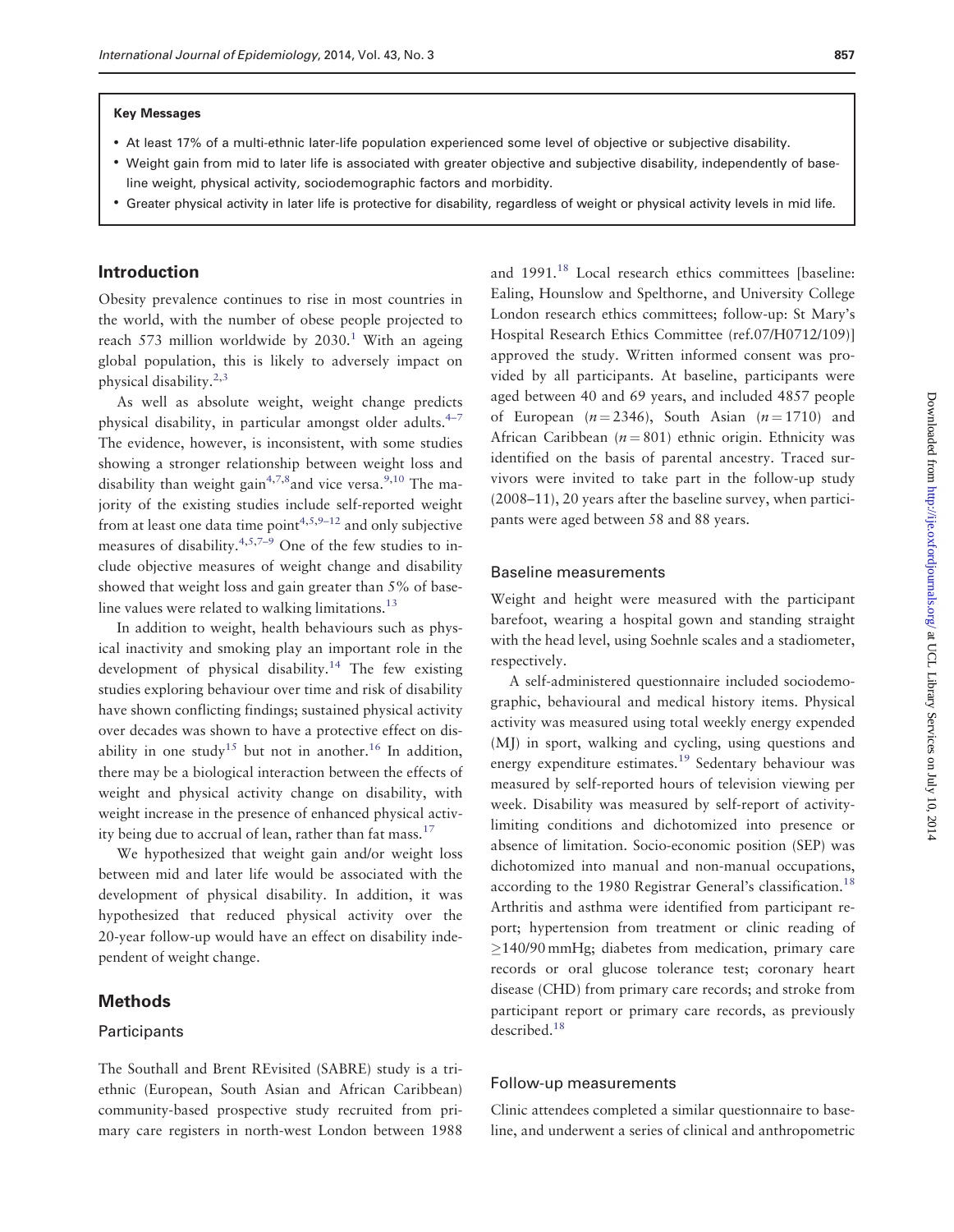measurements[.18](#page-8-0) Weight, height and physical activity were measured using procedures identical to those in the baseline assessments. Disability was measured using the objective 'up and go' test, as well as self-reported functional limitation and activities of daily living (ADLs) (see Table 1).

#### Statistical analyses

Age- and sex-adjusted analyses of covariance and logistic regression were used as appropriate to compare the baseline (1988–91) characteristics of responders with nonresponders (traced survivors who did not participate in follow-up). Subsequent analyses included only those people with complete data for the covariates of interest  $(n = 1418,$  for objective locomotor function analyses  $n = 1393$ ). Baseline characteristics were compared across groups according to self-reported functional limitation status (chosen for comparability with most other studies using functional limitation as the disability outcome<sup>[4,6,13,](#page-8-0)20-23</sup>), using age- and sex-adjusted analyses of covariance, logistic regression and Mann Whitney U-tests as appropriate.

Binary logistic and linear regression analyses explored changes in: (i) weight; (ii) body mass index (BMI) trajectory; (iii) physical activity; and (iv) physical activity trajectory as risk factors for the three separate disability outcomes of objective locomotor dysfunction, self-reported functional limitation and ADL impairment. In the first set of models, the impact of weight change categories  $(>10\%)$ loss, 5–10% loss, 5% loss to 5% gain (i.e. stable = reference category),  $5-10\%$  gain,  $10-20\%$  gain and  $>20\%$ gain) was tested with age-, sex- and ethnicity-adjustment, followed by further adjustment for baseline covariates

(socio-economic position (SEP), weight, height, physical activity, smoking, sedentary behaviour, self-rated health, CHD, diabetes, hypertension, asthma and arthritis). The impacts of BMI trajectories (reference category  $=$ healthy throughout, using standard thresholds of healthy  $\langle 25 \text{ kg/m}^2, \quad \text{overweight} \quad 25-29.9 \text{ kg/m}^2 \quad \text{and} \quad \text{obese}$  $\geq$ 30 kg/m<sup>2</sup>),<sup>[24](#page-9-0)</sup> physical activity change quintiles (reference  $category = stable$ ), physical activity as a linear term and physical activity trajectories (based on transitions between baseline and follow-up tertiles of physical activity) were examined with similar levels of adjustment. Finally we evaluated the combined impact of both weight and physical activity change on disability. We looked at weight change x physical activity change interaction terms in models of disability outcomes, and examined graphically the proportion of participants with each disability outcome by category of weight and physical activity change. Sex and ethnicity by change variable interaction terms were tested in the models; however no interactions were observed.

A range of sensitivity analyses were conducted to test the robustness of the findings. Firstly, 'incident' disability was explored by including only those people free from disability at baseline in the analyses  $(n = 1102)$ ; we did not use this strategy in the main analyses as the baseline measure of disability was not validated and did not directly correspond with follow-up measures. Secondly, instead of change variables, the baseline and follow-up weight values were included in the same models as the main analyses. To examine the role of smoking status on weight change (given the common consequence of weight gain following smoking cessation<sup>[25](#page-9-0)</sup>), the models were repeated stratified by smoking status over time. Lastly, analyses were repeated stratified by age within the sample (younger age

Table 1. Follow-up assessment of disability

| <b>TUBIC I</b> II ONOW UP GOODOOINOIN OF GIOGDING |                                                                                                                                                                                                       |                                                                                                                                                                                                                                                                                                                                    |  |  |  |  |
|---------------------------------------------------|-------------------------------------------------------------------------------------------------------------------------------------------------------------------------------------------------------|------------------------------------------------------------------------------------------------------------------------------------------------------------------------------------------------------------------------------------------------------------------------------------------------------------------------------------|--|--|--|--|
| Variables                                         | Scale/measurement                                                                                                                                                                                     | Categorization                                                                                                                                                                                                                                                                                                                     |  |  |  |  |
| Objective disability                              | Locomotor function—'Up and Go' test, <sup>35</sup><br>standardized measure of functional leg<br>strength, power and balance. Incorporates<br>basic mobility movements needed for<br>successful ageing | Timed test involved participants getting up from a chair,<br>walking three metres, turning around, walking and sitting<br>back down; the threshold of $>12$ s was used to classify<br>locomotor dysfunction <sup>36,37</sup>                                                                                                       |  |  |  |  |
| Subjective disability                             | <b>Functional limitation</b>                                                                                                                                                                          | Impairment recorded if participants reported limitation with<br>$>1$ of following: (i) walking unaided without stopping and<br>discomfort; (ii) walking up and down a flight of 12 stairs<br>without resting; (iii) bending down to pick up a shoe from<br>the floor $38$                                                          |  |  |  |  |
|                                                   | Activities of daily living impairment <sup>38</sup>                                                                                                                                                   | Impairment recorded if participants reported limitation with<br>$>1$ of following: (i) walking across a room; (ii) getting in<br>and out of bed; (iii) getting in and out of a chair; (iv) dressing<br>and undressing oneself; (v) bathing or showering; (vi)<br>self-feeding; (vii) getting to and using the toilet <sup>38</sup> |  |  |  |  |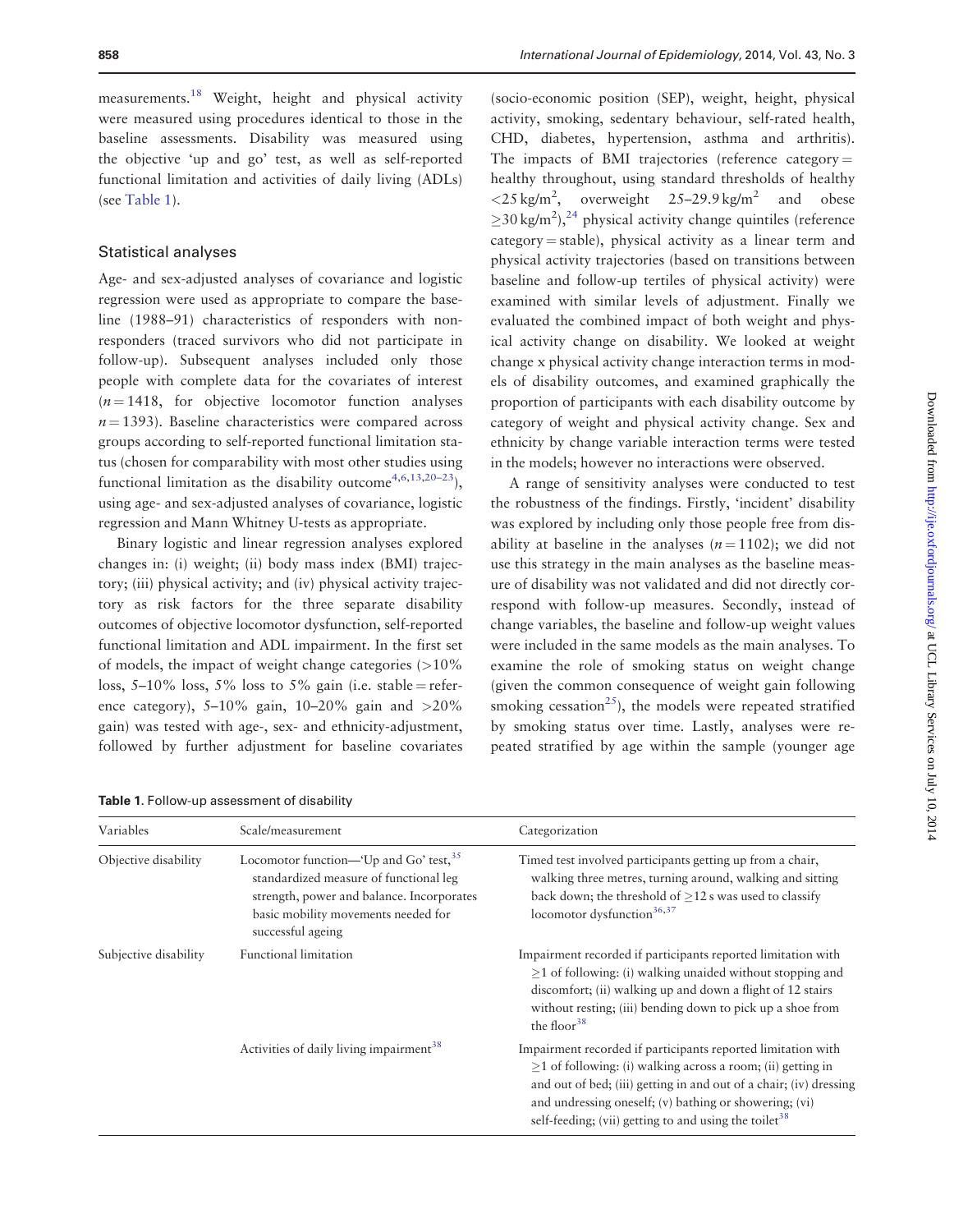group 40–49 years, older age group 50–66 years) to see if effects varied with age. All analyses were performed using SPSS version 18.

## **Results**

## Comparison of baseline characteristics between responders and non-responders at follow-up

Of the 4857 participants at baseline, 1124 had died before follow-up. Of the remainder, 38% attended clinic. The survivors who did not participate in follow-up were older  $(P<0.001)$ , more likely to be female  $(P=0.001)$  or to have worked in a manual occupation  $(P < 0.001)$  than participants. They were also more likely to have smoked  $(P < 0.001)$ , be of heavier weight  $(P < 0.001)$  and to have diabetes ( $P = 0.001$ ) and hypertension ( $P = 0.018$ ). There were no group differences in prevalence of CHD  $(P = 0.59)$ , asthma  $(P = 0.21)$ , arthritis  $(P = 0.07)$  or baseline disability ( $P = 0.73$ ).

## Baseline characteristics of participants in relation to functional limitation status

At follow-up, 39% were found to have objective locomotor dysfunction, 24% a self-reported functional limitation and 17% an impairment of ADLs. Mean weight change between baseline and follow-up was  $+2.9$  kg [standard deviation ((SD) 8.2]. Physical activity was reduced by a mean of 1.7 h per week (SD 7.3). People who developed a self-reported functional limitation during follow-up were older, more likely to be female, to be from an ethnic minority and to have a manual occupation, compared with people with no self-reported functional limitation. They were also more likely to have lower levels of physical activity, be of heavier weight and have greater chronic disease burden ([Table 2\)](#page-4-0).

#### Weight change as a risk factor for disability

For all three disability measures, the same patterns were observed, showing a graded increased likelihood of disability with a baseline weight gain of 10–20% and >20% (more marked for self-reported functional limitation and ADL impairment), compared with people who maintained a stable weight throughout mid and later life ([Table 3](#page-5-0)). The majority of these relationships remained after controlling for a range of covariates, including baseline weight, indicating that weight gain was a risk factor for disability independent of mid-life adiposity. Weight loss was not associated with objective or self-reported disability.

#### Change in BMI as a risk factor for disability

Compared with those people who maintained a healthy BMI throughout mid and later life, the greatest odds of disability were experienced among those who were obese at both baseline and follow-up [\(Table 3](#page-5-0)). In addition, moving up a BMI category was generally related to increased disability. There was some evidence that moving from overweight to healthy appeared to increase the odds of disability compared with having a healthy BMI throughout. Patterns of associations between BMI trajectories and disability were similar for each disability measure.

## Physical activity change as a risk factor for disability

There was a graded relationship between physical activity change and disability [\(Table 4\)](#page-6-0). Age-, sex- and ethnicityadjusted models showed that a reduction of >6.7 h per week in physical activity between baseline and follow-up was associated with increased odds of all disability outcomes. Participants who reported increases in physical activity of >3.7 h per week had lower odds of self-reported functional limitation. Further adjustment of these findings was not possible due to model instability; however, since the associations between physical activity change and disability appeared to be linear (P for trend  $\langle 0.001 \rangle$  for each outcome), we also looked at models featuring physical activity change as a linear term. In fully adjusted models, there was strong evidence for an inverse relationship between a 1-SD increase in physical activity between baseline and follow-up and all disability outcomes. Using participants in the lowest tertile for physical activity at baseline and follow-up as the referent category, we examined the impact of physical activity trajectories on disability. Those in the highest tertile of physical activity at follow-up had the lowest likelihood of all three disability outcomes in fully-adjusted models, regardless of physical activity tertile at baseline.

## Combined effects of weight change and physical activity change

There was little evidence for an interaction between weight change and physical activity change in models of disability outcomes. However, inspection of plots of the proportion of participants experiencing disability, by weight and physical activity change category, suggested that weight gain in association with increased physical activity appeared to have a less detrimental effect on the likelihood of disability (for all three disability outcomes) than weight gain with reduced or no change in physical activity [\(Figure 1](#page-7-0)).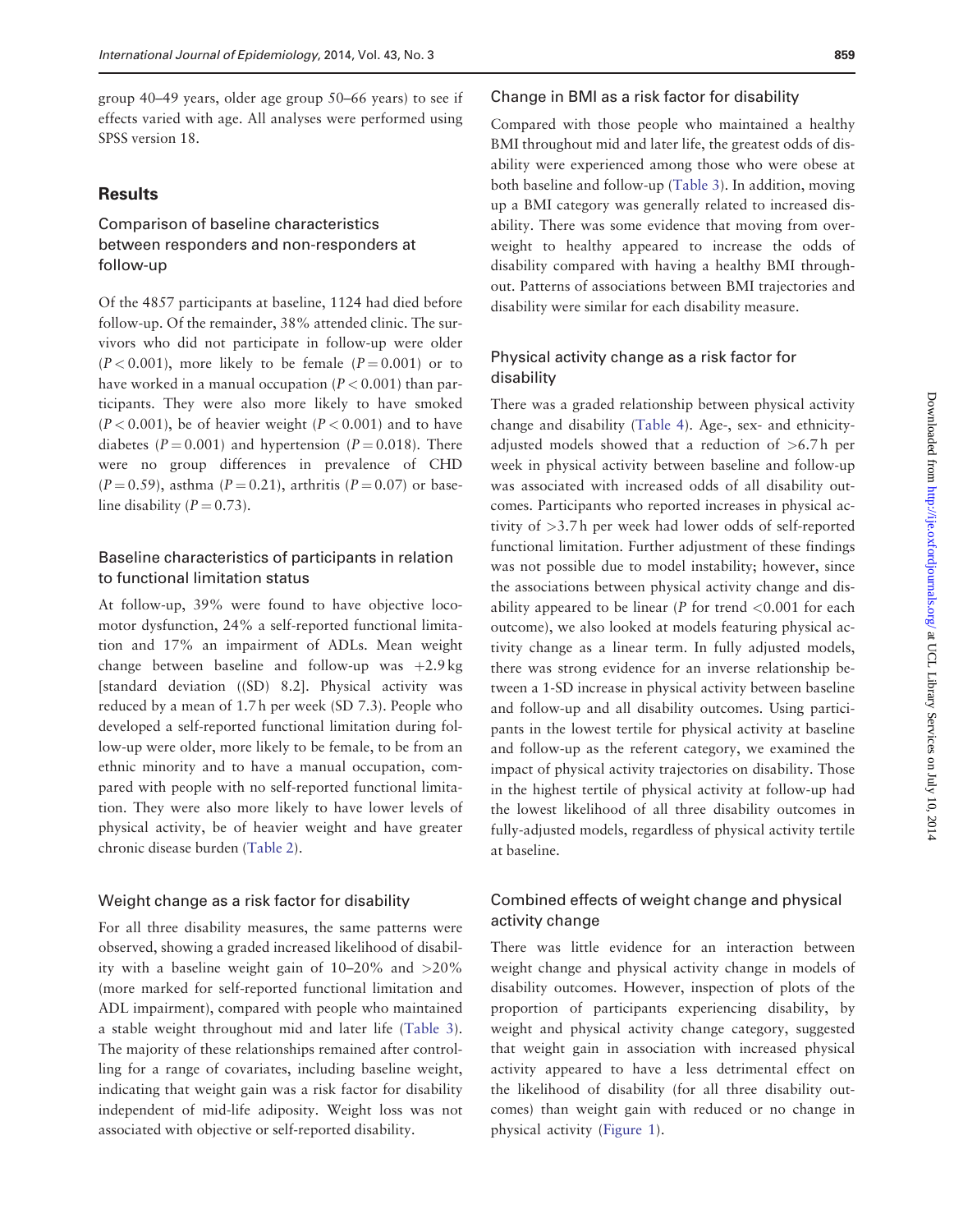| Characteristics                      | No functional limitation<br>$(n=1073)$ | Functional limitation<br>$(n=345)$ | $P$ -value* |  |
|--------------------------------------|----------------------------------------|------------------------------------|-------------|--|
| Age                                  | $49.4 \pm 6.1$                         | $51.5 \pm 6.3$                     | < 0.001     |  |
| Male sex $(\% )$                     | 78.0                                   | 70.7                               | 0.006       |  |
| Ethnic group (%)                     |                                        |                                    |             |  |
| White                                | 53.8                                   | 29.3                               |             |  |
| South Asian                          | 31.2                                   | 51.0                               | < 0.001     |  |
| African Caribbean                    | 15.0                                   | 19.7                               | < 0.001     |  |
| Marital status (%)                   |                                        |                                    |             |  |
| Married/cohabiting                   | 83.9                                   | 80.8                               | 0.440       |  |
| Single                               | 7.6                                    | 5.2                                |             |  |
| Divorced/separated                   | 6.9                                    | 9.0                                |             |  |
| Widowed                              | 1.6                                    | 4.9                                |             |  |
| Manual occupation (%)                | 56.2                                   | 74.5                               | < 0.001     |  |
| Smoking $(\% )$                      |                                        |                                    |             |  |
| Ex/never                             | 83.5                                   | 83.2                               | 0.650       |  |
| Current                              | 16.5                                   | 16.8                               |             |  |
| Physical activity (kJ/week)          | 10.3(7.0, 15.0)                        | 9.5(4.3, 14.1)                     | < 0.001     |  |
| Sedentary behaviour (h/week)         | $3.5 \pm 1.1$                          | $3.4 \pm 1.2$                      | 0.150       |  |
| Self-rated health good/very good (%) | 74.6                                   | 54.2                               | < 0.001     |  |
| Disability $(\% )$                   | 18.0                                   | 34.4                               | < 0.001     |  |
| Weight (kg)                          | $74.8 \pm 12.1$                        | $76.6 \pm 13.7$                    | 0.001       |  |
| Height (cm)                          | $170.6 \pm 8.4$                        | $167.0 \pm 9.2$                    | < 0.001     |  |
| Body mass index $(kg/m2)$            | $25.6 \pm 3.4$                         | $27.5 \pm 4.7$                     | < 0.001     |  |
| Diabetes $(\% )$                     | 5.6                                    | 14.5                               | < 0.001     |  |
| Coronary heart disease (%)           | 2.6                                    | 5.5                                | 0.038       |  |
| Hypertension $(\% )$                 | 19.6                                   | 30.1                               | 0.001       |  |
| Asthma $(%)$                         | 8.8                                    | 11.3                               | 0.270       |  |
| Arthritis (%)                        | 11.4                                   | 23.2                               | < 0.001     |  |

<span id="page-4-0"></span>Table 2. Baseline characteristics of participants according to follow-up functional limitation status

Data presented are unadjusted means (SD) unless otherwise stated, with the exception of physical activity which is presented as medians (interquartile range), due to skewed data.

\*P-values indicate age- and sex-adjusted group differences.

## Sensitivity analyses

Similar patterns for associations between weight and physical activity change and all disability outcomes were seen when analyses were restricted to those without baseline disability, and in younger and older age groups. Including baseline and follow-up weight values in the analyses, instead of weight change, did not change the main results, demonstrating a strong impact of follow-up weight relative to baseline values (results not shown). The relationships between weight change and disability appeared weaker among 'quitters' than never smokers (though interpretation was difficult due to small sample size) (results not shown).

## **Discussion**

We show that increased weight and reduced physical activity over 20 years were separately associated with an elevated likelihood of disability, independent of baseline weight and physical activity, SEP, other health behaviours and chronic disease comorbidities. Weight gain of over 20% and reduction in physical activity of over 7 h per week were associated with around a 2-fold increased odds of physical disability, compared with those whose weight or physical activity remained stable. In addition, it was observed that sustained overweight and obesity during middle and older age had a cumulative relationship with the odds of disability in later life. Thus both weight gain and maintenance of obesity were associated with excess physical disability in older people. Our findings also indicate that the effects of weight gain on disability might be lessened by concurrent increases in physical activity.

This study is unique in its inclusion of a performance-based measure of locomotor dysfunction, directly-measured anthropometry and long follow-up. The majority of other longitudinal studies have been restricted to follow-up periods of less than 5 years;<sup>[10,11,13,](#page-8-0)[23](#page-9-0),26-28</sup>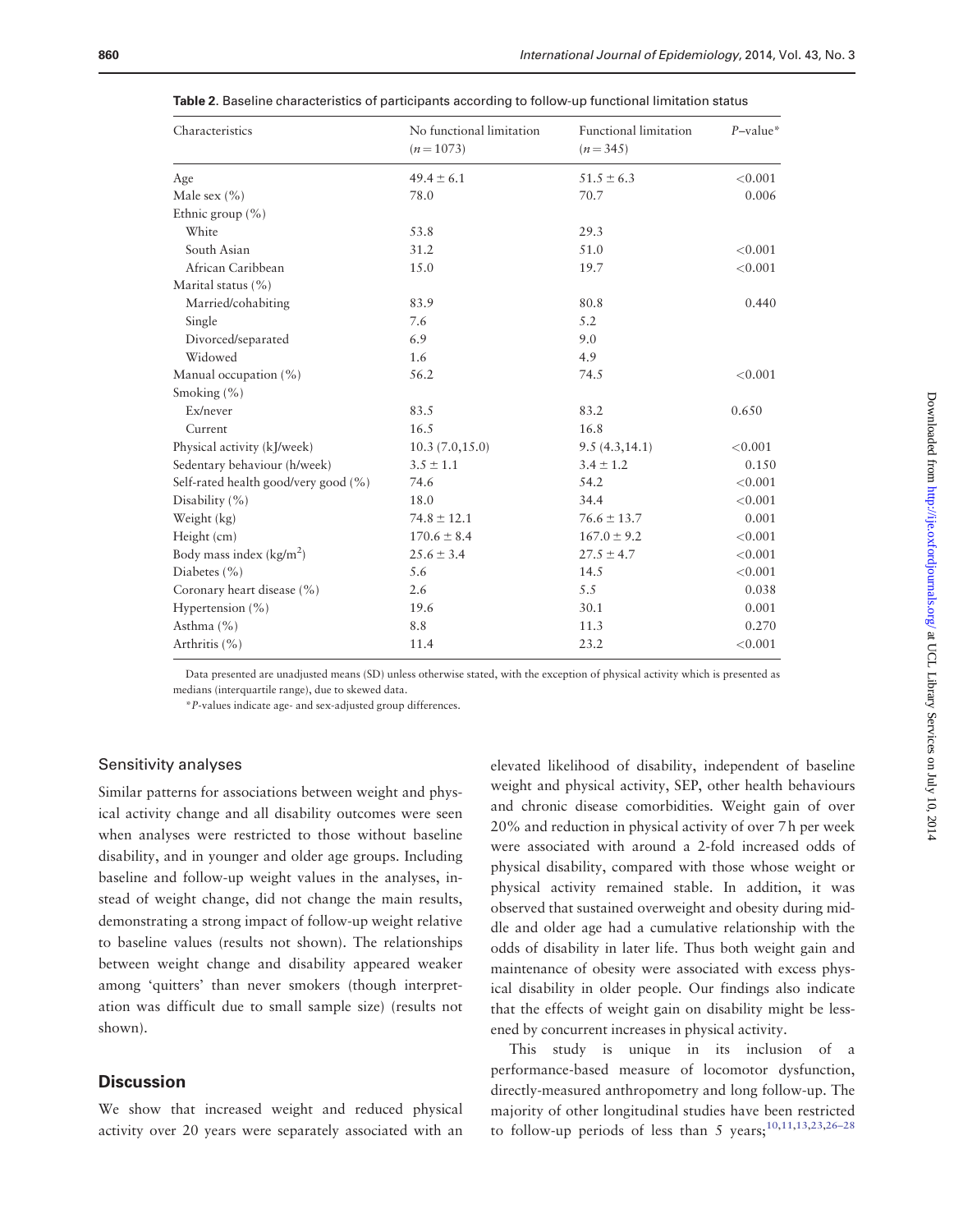<span id="page-5-0"></span>

|  |  |  |  |  | <b>Table 3.</b> Weight change and cumulative body mass index as risk factors for disability outcomes |  |  |  |
|--|--|--|--|--|------------------------------------------------------------------------------------------------------|--|--|--|
|--|--|--|--|--|------------------------------------------------------------------------------------------------------|--|--|--|

| Weight change between baseline and follow-up                            | Objective disability<br>OR (95% CI) | Functional limitation<br>OR (95% CI) | ADL impairment<br>OR (95% CI) |
|-------------------------------------------------------------------------|-------------------------------------|--------------------------------------|-------------------------------|
| Model 1                                                                 |                                     |                                      |                               |
| >10% loss ( $n = 103$ )                                                 | 1.18(0.74, 1.89)                    | 1.24(0.76, 2.02)                     | 0.96(0.55, 1.69)              |
| 5–10% loss ( $n = 156$ )                                                | 0.89(0.60, 1.32)                    | 0.93(0.60, 1.44)                     | 0.90(0.55, 1.48)              |
| 5% loss to 5% gain (stable) ( $n = 568$ )                               | 1                                   | $\mathbf{1}$                         | 1                             |
| 5-10% gain ( $n = 247$ )                                                | 0.86(0.61, 1.21)                    | 1.17(0.80, 1.71)                     | 0.96(0.56, 1.69)              |
| 10-20% gain ( $n = 265$ )                                               | 1.10(0.79, 1.53)                    | $1.59(1.10, 2.30)**$                 | 1.38(0.91, 2.08)              |
| >20% gain ( $n = 91$ )                                                  | $1.68(1.02, 2.76)^*$                | $2.80(1.64, 4.76)$ ***               | $1.89(1.04, 3.43)^*$          |
| Model 2                                                                 |                                     |                                      |                               |
| >10% loss ( $n = 103$ )                                                 | 0.96(0.59, 1.56)                    | 0.96(0.57, 1.61)                     | 0.73(0.40, 1.31)              |
| 5–10% loss ( $n = 156$ )                                                | 0.80(0.53, 1.20)                    | 0.78(0.49, 1.25)                     | 0.81(0.48, 1.36)              |
| 5% loss to 5% gain (stable)( $n = 568$ )                                | 1                                   | $\mathbf{1}$                         | $\mathbf{1}$                  |
| 5-10% gain ( $n = 247$ )                                                | 0.90(0.64, 1.27)                    | 1.30(0.87, 1.93)                     | 1.05(0.67, 1.65)              |
| 10-20% gain ( $n = 265$ )                                               | 1.14(0.81, 1.61)                    | $1.69(1.14, 2.49)$ **                | $1.56(1.02, 2.41)^*$          |
| >20% gain ( $n = 91$ )                                                  | 1.60(0.95, 2.69)                    | $2.74(1.55, 4.83)$ ***               | $1.85(1.00, 3.43)^*$          |
| Category of body mass index (BMI) change between baseline and follow-up |                                     |                                      |                               |
| Model 1                                                                 |                                     |                                      |                               |
| Stable                                                                  |                                     |                                      |                               |
| Healthy throughout ( $n = 341$ )                                        | $\mathbf{1}$                        | $\mathbf{1}$                         | $\mathbf{1}$                  |
| Overweight throughout $(n=392)$                                         | 1.21(0.87, 1.68)                    | 1.19(0.80, 1.78)                     | $1.99(1.21, 3.25)$ **         |
| Obese throughout $(n = 142)$                                            | $3.22(2.07, 5.00)$ ***              | 5.26 (3.26, 8.49)***                 | 5.93 (3.38, 10.40)***         |
| Loss                                                                    |                                     |                                      |                               |
| Overweight to healthy ( $n = 75$ )                                      | 1.65(0.94, 2.89)                    | 1.24(0.67, 2.29)                     | 1.82(0.87, 3.84)              |
| Gain                                                                    |                                     |                                      |                               |
| Healthy to overweight ( $n = 226$ )                                     | 1.02(0.69, 1.51)                    | $1.70(1.08, 2.67)^*$                 | $2.37(1.37, 4.10)$ **         |
| Overweight to obese ( $n = 197$ )                                       | $2.20(1.48, 3.28)$ ***              | $3.68(2.37, 5.73)$ ***               | 4.74 (2.80, 8.03)***          |
| Model 2                                                                 |                                     |                                      |                               |
| Stable                                                                  |                                     |                                      |                               |
| Healthy throughout ( $n = 341$ )                                        | $\mathbf{1}$                        | $\mathbf{1}$                         | $\mathbf{1}$                  |
| Overweight throughout $(n = 392)$                                       | 1.15(0.82, 1.62)                    | 1.10(0.73, 1.67)                     | $1.91(1.21, 3.25)$ **         |
| Obese throughout $(n = 142)$                                            | $2.87(1.80, 4.56)$ ***              | 4.70 (2.81, 7.87)***                 | 5.93 (3.38, 10.40)***         |
| Loss                                                                    |                                     |                                      |                               |
| Overweight to healthy ( $n = 75$ )                                      | 1.61(0.91, 2.85)                    | 1.12(0.59, 2.14)                     | 1.82(0.87, 3.84)              |
| Gain                                                                    |                                     |                                      |                               |
| Healthy to overweight ( $n = 226$ )                                     | 1.01(0.68, 1.52)                    | $1.73$ $(1.09, 2.77)^*$              | $2.37(1.35, 4.14)$ **         |
| Overweight to obese ( $n = 197$ )                                       | $2.05(1.36, 3.08)$ ***              | $3.56(2.25, 5.63)$ ***               | 4.61 (2.68, 7.91)***          |

Model 1 included adjustment for age, sex and ethnic group. Model 2 included additional adjustment for baseline smoking, manual occupation, sedentary behaviour, weight (weight change models only), height (weight change models only), physical activity, self-rated health, coronary heart disease, diabetes, hypertension, asthma and arthritis.

 $*P < 0.05$ ,  $*P < 0.01$ ,  $**P < 0.001$ . For BMI change analyses, participants in the normal weight to obese category have not been included due to small numbers  $(n = 16)$ .

short follow-ups allow for more accurate measurement of weight change, but preclude the observation of the impact of such changes over the long term on important health outcomes.

There are some limitations to consider. Some people may have experienced weight cycles within the two time points 20 years apart and our data prevent us from capturing these changes. In general, however, there is a strong stable trend for weight gain with age.<sup>29</sup> The observational study design prevents causality assessment, and small numbers in certain weight change categories means that there should be cautious interpretation of these effect estimates. There were losses to follow-up in terms of mortality and non-response. Premature mortality is less of a concern when studying determinants of disability in older age, as by definition individuals need to have survived to older age to be at risk. Thus our findings can only be generalizable to this older age group. Our non-responders were heavier and had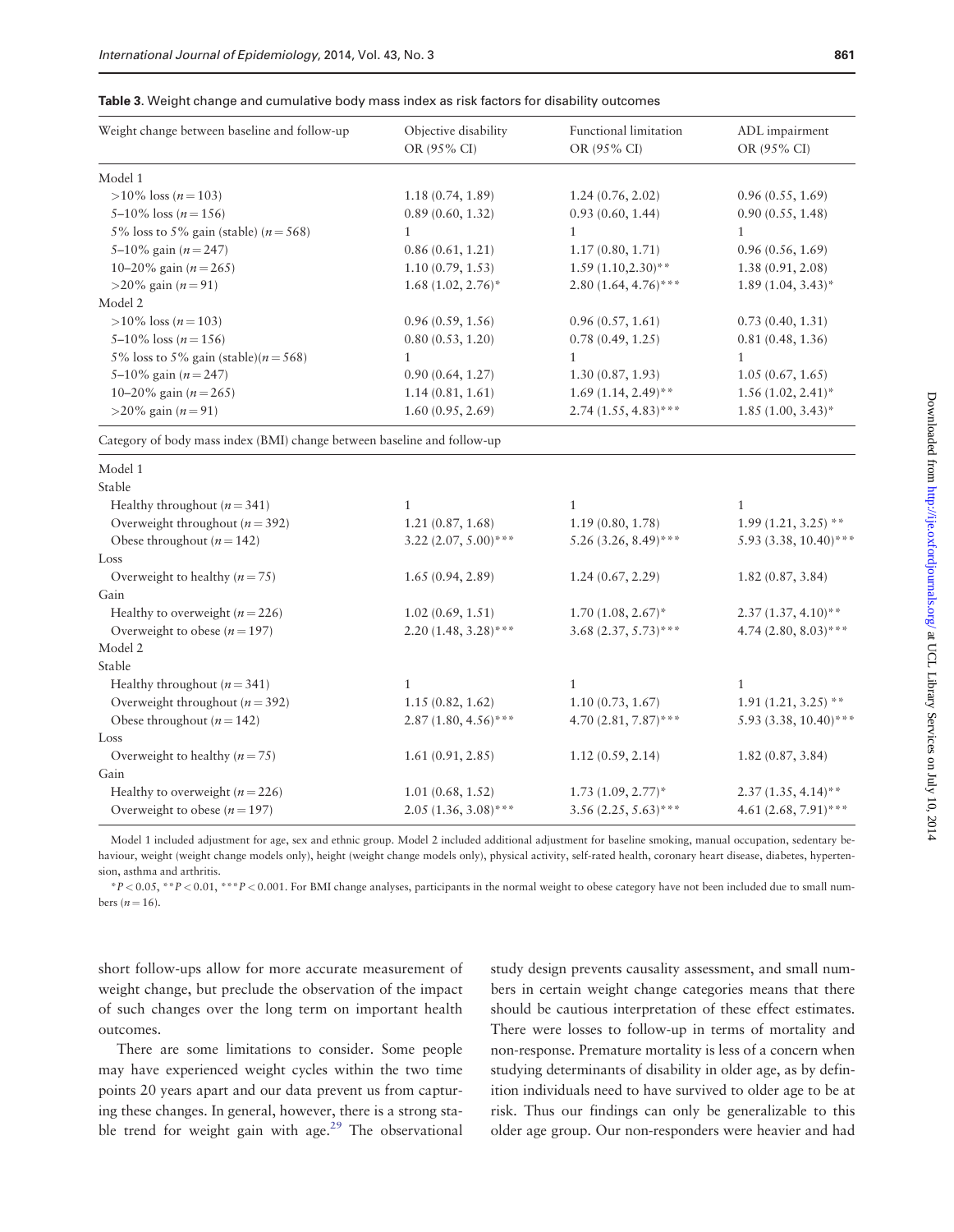| Physical activity change between                                                       | Objective disability   | Functional limitation  | ADL impairment           |  |
|----------------------------------------------------------------------------------------|------------------------|------------------------|--------------------------|--|
| baseline and follow-up                                                                 | OR (95% CI)            | OR (95% CI)            | OR (95% CI)              |  |
| Model 1 (quintiles)                                                                    |                        |                        |                          |  |
| Q1: Reduction >6.7 h/wk                                                                | $1.49(1.01, 2.19)^*$   | $2.52(1.78, 3.59)$ *** | $1.82$ $(1.23, 2.69)$ ** |  |
| Q2: Reduction 2.4–6.7 h/wk                                                             | 1.18(0.81, 1.73)       | $1.45(1.02, 2.07)^*$   | 1.23(0.82, 1.83)         |  |
| Q3: Stable                                                                             |                        | 1                      | 1                        |  |
| Q4: Increase 0.7-3.7 h/wk                                                              | 1.34(0.92, 1.97)       | 1.12(0.77, 1.61)       | 1.09(0.72, 1.63)         |  |
| Q5: Increase $>3.7$ h/wk                                                               | 0.84(0.57, 1.23)       | $0.66(0.45, 0.98)^*$   | 0.66(0.42, 1.03)         |  |
| Model 1 (linear term)                                                                  |                        |                        |                          |  |
| 1 SD increase                                                                          | $0.85(0.75, 0.96)$ **  | $0.66(0.59, 0.74)$ *** | $0.75(0.66, 0.84)$ ***   |  |
| Model 2 (linear term)                                                                  |                        |                        |                          |  |
| 1 SD increase                                                                          | $0.87(0.77, 0.99)^*$   | $0.65(0.56, 0.76)$ *** | $0.72(0.61, 0.85)$ ***   |  |
| Trajectories between baseline and follow-up tertiles of physical activity <sup>a</sup> |                        |                        |                          |  |
| Model 1                                                                                |                        |                        |                          |  |
| Highest baseline, highest follow-up ( $n = 227$ )                                      | $0.23(0.14, 0.37)$ *** | $0.16(0.10, 0.27)$ *** | $0.11(0.05, 0.22)$ ***   |  |
| Highest baseline, lowest follow-up ( $n = 146$ )                                       | 1.14(0.67, 1.95)       | $1.63(1.05, 2.54)^*$   | 1.04(0.66, 1.64)         |  |
| Lowest baseline, highest follow-up ( $n = 114$ )                                       | $0.21(0.11, 0.38)$ *** | $0.10(0.05, 0.21)$ *** | $0.12(0.05, 0.29)$ ***   |  |
| Lowest baseline, lowest follow-up ( $n = 290$ )                                        | 1                      | 1                      | 1                        |  |
| Model 2                                                                                |                        |                        |                          |  |
| Highest baseline, highest follow-up ( $n = 227$ )                                      | $0.25(0.15, 0.41)$ *** | $0.21(0.11, 0.41)$ *** | $0.19(0.08, 0.42)$ ***   |  |
| Highest baseline, lowest follow-up ( $n = 146$ )                                       | 1.11(0.62, 1.99)       | $3.11(1.67, 5.81)$ *** | 1.68(0.90, 3.16)         |  |
| Lowest baseline, highest follow-up ( $n = 114$ )                                       | $0.26(0.13, 0.48)$ *** | $0.23(0.10, 0.56)$ *** | $0.27(0.10, 0.75)$ ***   |  |
| Lowest baseline, lowest follow-up ( $n = 290$ )                                        |                        | 1                      | 1                        |  |
|                                                                                        |                        |                        |                          |  |

<span id="page-6-0"></span>

|  |  | Table 4. Physical activity change and cumulative physical activity as risk factors for disability outcomes |  |  |  |
|--|--|------------------------------------------------------------------------------------------------------------|--|--|--|
|  |  |                                                                                                            |  |  |  |

Model 1 included adjustment for age, sex and ethnic group. Model 2 included additional adjustment for weight change and the baseline variables of smoking, manual occupation, sedentary behaviour, weight, height, physical activity (quintile and linear term models only), self-rated health, coronary heart disease, diabetes, hypertension, asthma and arthritis.

a For physical activity trajectory models, analyses were based on tertile of baseline and follow-up physical activity: low <0.8 h/wk, moderate 7.5–10.8 h/wk and high  $>10.7$  h/wk).

 $*P < 0.05$ ,  $*P < 0.01$ ,  $* * P < 0.001$ .

adverse risk factor profiles for disability at follow-up (though they did not self-report a greater degree of limitation at baseline). Whereas we cannot be sure of the nature of the association between weight and physical activity change with disability in non-responders, it is unlikely that weight gain, or reduction in physical activity, would be markedly beneficial for disability, nullifying our observed associations. More likely, the reason for non-response could include a greater degree of disability, in part as a consequence of weight gain, which would indicate that we may have underestimated the true effect of these risk factors on disability. Additionally, we performed the main analyses on participants regardless of baseline disability status, as our baseline and follow-up disability measures did not correspond. Although sensitivity analyses on participants with baseline disability demonstrated the same patterns of disability risk, a drawback of our data is the inability to make inferences regarding incident disability. Despite the measurement of anthropometry by trained researchers, errors in measurement were possible and the self-reported behavioural data means that these data may have lacked accuracy. It will be important for future studies to use

objectively-measured behaviours, such as actigraphy, to examine the objective impact of these behaviours over time.

Findings have been mixed regarding the impact of directly-measured weight and height on disability. Two studies showed that weight loss predicted an increased risk of incident disability over 5 years,<sup>7,8</sup> yet both failed to demonstrate a relationship between weight gain and disability. Another study showed an adverse effect of both weight gain and loss on disability, and the effect of physical strength and clinical disease largely explained the latter.<sup>13</sup> We observed some increase in disability in the group who went from overweight to healthy, which may perhaps reflect unintentional weight loss due to disease, but the number of people experiencing such weight loss was small and we should interpret these findings with caution. The weak relationships between weight loss and disability in our study could result from the absence of a marked weight loss group, who might have demonstrated the associated elevated risk of disability observed elsewhere. It is possible such individuals may have been lost to follow-up due to ill health. The conflicting findings in the literature are likely to result from variations in weight change thresholds,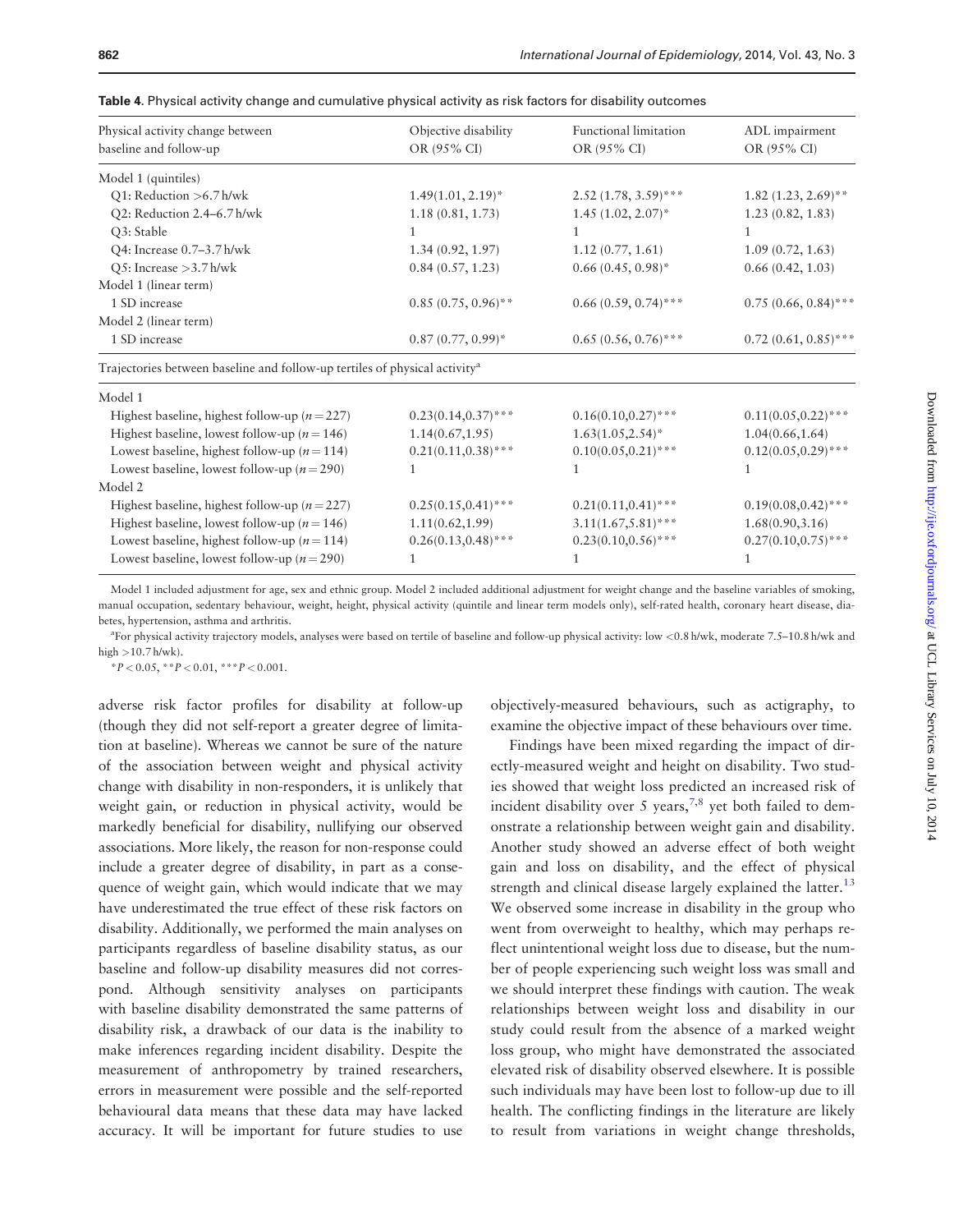<span id="page-7-0"></span>

Figure 1. (a) The combined effects of weight and physical activity change on objective locomotor dysfunction. (b) The combined effects of weight and physical activity change on self-reported functional limitation. (c) The combined effects of weight and physical activity change on impairment of activities of daily living.

disability outcomes and follow-up periods and inconsistent adjustment for covariates.

Of interest here is also the independence of the impact of physical activity change on disability from baseline physical activity levels and weight, and weight change. It was surprising to observe the comparable rates of disability among people with high mid-life physical activity reducing to low levels by older age and those with low levels throughout. It is possible that many of those with declining activity experienced ill health following baseline measurement, that caused more sedentary behaviour and disability. This may also explain why the impact of weight gain on disability appeared to be more adverse in the presence of reduced physical activity, and vice versa. Unfortunately our data preclude further exploration of this finding. Our physical activity findings highlight another key public health message: irrespective of body weight, prioritizing exercise promotion throughout the life course has important functional outcomes for older adults. This is supported

by data from the NHANES I follow-up study, showing that increased and decreased physical activity were associated with a reduced and an elevated risk of disability, respectively, independent of a range of covariates including baseline physical activity.<sup>[15](#page-8-0)</sup> Trial data also suggest that increased physical activity reduces disability, $30$  although other studies do not confirm this.[16](#page-8-0)

A number of mechanisms through which weight gain influences physical functioning have been proposed, such as increased skeletal stress, loss of muscle mass, atherogenesis and elevated risk of other chronic diseases.<sup>[13](#page-8-0)[,31](#page-9-0)</sup> Sarcopenia, the loss of skeletal muscle mass associated with ageing, is thought to be a major contributor to disability in older age,  $17$  which may complicate associations between weight gain and disability, since this decline in lean mass may be associated with fat gain but overall weight loss. The relationship between weight gain and disability was shown here to be independent of a range of chronic diseases, including self-reported health, likely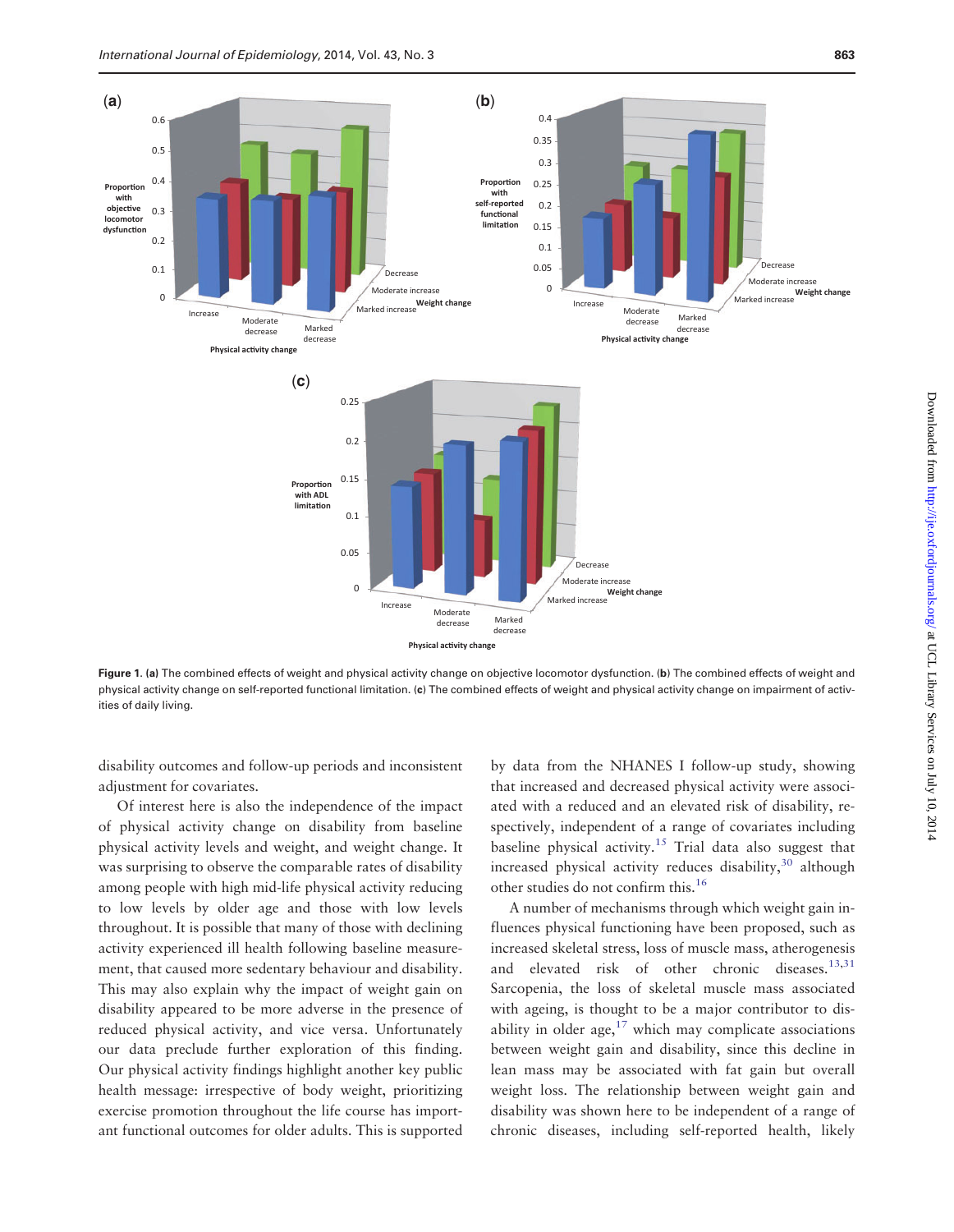<span id="page-8-0"></span>capturing unmeasured chronic morbidity. The pathways linking increased activity with reduced disability are similar to those involved in the weight gain-disability relationship, including reduced chronic disease risk, maintenance of muscle mass and strength, improved exercise capacity, flexibility and immune function and increased bone density.14,16[,32,33](#page-9-0)

Our findings that weight and behaviour change between mid and late life predict physical disability hold an important public health message. Healthy weight and activity maintenance throughout the life course are key to optimal physical functioning and preservation of independence and quality of life in older people. These findings were robust across sex and ethnic groups. Although the cardiovascular risk associated with obesity may be decreasing, evidence suggests that the burden of disability in obese groups is not showing the same declining trends.<sup>[34](#page-9-0)</sup> Given the obesity epidemic in all age groups and the growing ageing population globally, understanding the thresholds of weight and activity change that lead to detrimental effects on functioning is paramount for the reduction in disability burden among overweight and obese groups.

# Funding

The follow-up study was supported by a joint programme grant from the Wellcome Trust (082464/Z/07/Z) and British Heart Foundation (BHF) (SP/07/001/23603). The pilot follow-up study was supported by the BHF. The Southall Study was supported by the UK Medical Research Council, the British Diabetic Association (now Diabetes UK), the Wellcome Trust and the BHF. The Brent Study was supported by the UK Medical Research Council. E.D.W. was funded by a Diabetes UK fellowship (09/0003833). The funders played no role in the study design and conduct, in these analyses or in the decision to submit the manuscript for publication.

# Acknowledgements

We acknowledge the contribution of the SABRE research team and participants.

Conflict of interest: There are no competing financial interests in relation to this work.

# References

- 1. Kelly T, Yang W, Chen CS, Reynolds K, He J. Global burden of obesity in 2005 and projections to 2030. Int J Obes Relat Metab Disord 2008;32:1431–37.
- 2. Haslam DW, James WP. Obesity. Lancet 2005;366:1197–209.
- 3. Peeters A, Backholer K. Is the health burden associated with obesity changing? Am J Epidemiol 2012;176:840–45.
- 4. Carson A, Holmes D, Howard D. Weight change and functional limitations among older adults in North Carolina. J Commun Health 2010;35:586–91.
- 5. Chen H, Bermúdez OI, Tucker KL. Waist circumference and weight change are associated with disability among elderly Hispanics. J Gerontol A Biol Sci Med Sci 2002;57:M19–M25.
- 6. Houston DK, Ding J, Nicklas BJ et al. Overweight and obesity over the adult life course and incident mobility limitation in older adults: The Health, Aging and Body Composition Study. Am J Epidemiol 2009;169:927–36.
- 7. Launer LJ, Harris T, Rumpel C, Madans J. Body mass index, weight change, and risk of mobility disability in middle-aged and older women: The epidemiologic follow-up study of NHANES I. JAMA 1994;271:1093–98.
- 8. Arnold AM, Newman AB, Cushman M, Ding J, Kritchevsky S. Body weight dynamics and their association with physical function and mortality in older adults: The Cardiovascular Health Study. J Gerontol A Biol Sci Med Sci 2010;65A:63–70.
- 9. Busetto L, Romanato G, Zambon S et al. The effects of weight changes after middle age on the rate of disability in an elderly population sample. J Am Geriatr Soc 2009;57:1015–21.
- 10. Jenkins KR. Body-weight change and physical functioning among young old adults. J Aging Health 2004;16:248–66.
- 11. Fine JT, Colditz GA, Coakley EH et al. A prospective study of weight change and health-related quality of life in women. JAMA 1999;282:2136–42.
- 12. Houston DK, Ding J, Nicklas BJ et al. The association between weight history and physical performance in the Health, Aging and Body Composition study. Int J Obes Relat Metab Disord 2007;31:1680–87.
- 13. Snih SA, Raji MA, Markides KS, Ottenbacher KJ, Goodwin JS. Weight change and lower body disability in older Mexican Americans. J Am Geriatr Soc 2005;53:1730–37.
- 14. LaCroix AZ, Guralnik JM, Berkman LF, Wallace RB, Satterfield S. Maintaining mobility in late life. II. Smoking, alcohol consumption, physical activity, and body mass index. Am J Epidemiol 1993;137:858–69.
- 15. Gretebeck RJ, Ferraro KF, Black DR, Holland K, Gretebeck KA. Longitudinal change in physical activity and disability in adults. Am J Health Behav 2012;36:385.
- 16. Christensen U, Støvring N, Schultz-Larsen K, Schroll M, Avlund K. Functional ability at age 75: is there an impact of physical inactivity from middle age to early old age? Scand J Med Sci Sports 2006;16:245–51.
- 17. Baumgartner RN, Wayne SJ, Waters DL, Janssen I, Gallagher D, Morley JE. Sarcopenic obesity predicts instrumental activities of daily living disability in the elderly. Obes Res 2004;12: 1995–2004.
- 18. Tillin T, Forouhi NG, McKeigue PM, Chaturvedi N, Group ftSS. Southall And Brent REvisited: Cohort profile of SABRE, a UK population-based comparison of cardiovascular disease and diabetes in people of European, Indian Asian and African Caribbean origins. Int J Epidemiol 2012;41:33– 42.
- 19. Durnin J, Passmore R. Energy, Work and Leisure. London: Heinemann, 1967.
- 20. Houston DK, Stevens J, Cai J. Abdominal fat distribution and functional limitations and disability in a biracial cohort: the Atherosclerosis Risk in Communities Study. Int J Obes Relat Metab Disord 2005;29:1457–63.